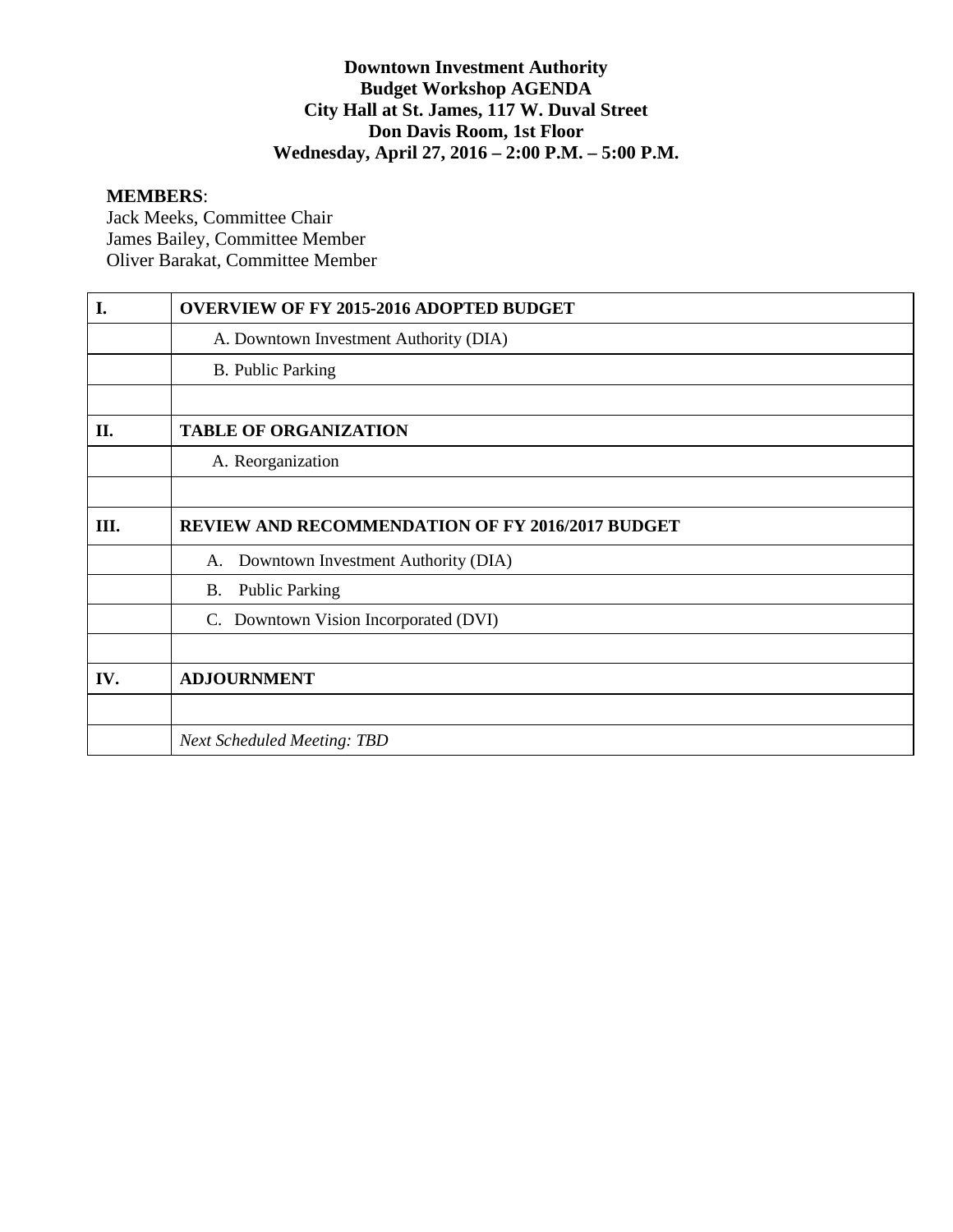

#### **Downtown Investment Authority Budget Committee Workshop**

**City Hall at St. James 117 West Duval St., Don Davis Room , 1st Floor** *Wednesday, April 27, 2016 -2:00 p.m.*

## *DIA Budget Committee Meeting Minutes*

**Board Members Present:** Jack Meeks, Committee Chairman; DIA Chairman Jim Bailey; and Brenna Durden, Board Member

**Council Member:** None

**Mayor's Staff:** Jordan Elsbury, Mayor's Office

**DIA Staff:** Aundra Wallace, Chief Executive Officer; Guy Parola, Redevelopment Manager; Tom Daly, Real Estate Analyst; Jim Klement, Redevelopment Coordinator; and Karen Underwood-Eiland, Executive Assistant.

Committee Chairman Meeks convened the meeting at 2:00 p.m.

# **I. Overview of FY 2015-2016 ADOPTED BUDGET**

The purpose of this committee is to review the parking department and to make any operational and policy recommendations to the DIA Board of Directors.

## **A. Downtown Investment Authority (DIA)**

CEO Wallace brought forth the Preliminary DIA Budget until an authorization was received from Human Resources. A handout was provided.

The committee discussed the DIA line items. CEO Wallace addressed his priorities. Board Member Barakat wanted to ensure that there was flexibility within the budget to appropriate more funds to cover all of the services needed for dispose of lazy assets. Committee Chairman Meeks concurred.

Board Member Durden addressed the design standard RFP's and pointed out that it may be appropropriate of not signing a contract for the full \$200,000. She also has concerns of waiting for six (6) months into the fiscal year before putting out an RFP for the DDRB and Riverfront Design Standards.

CEO Wallace addressed the strategies for LaVilla and JRTC.

DIA Chairman Bailey stated that the DIA is understaffed and it would be considerable of having an extra staff person to assist. CEO Wallace responded that he has been conversing with Kelli O'Leary's team in Human Resources regarding the reorganization. He provided the organization structure chart. Public Parking has been added in April 2016 with 35 additional employees.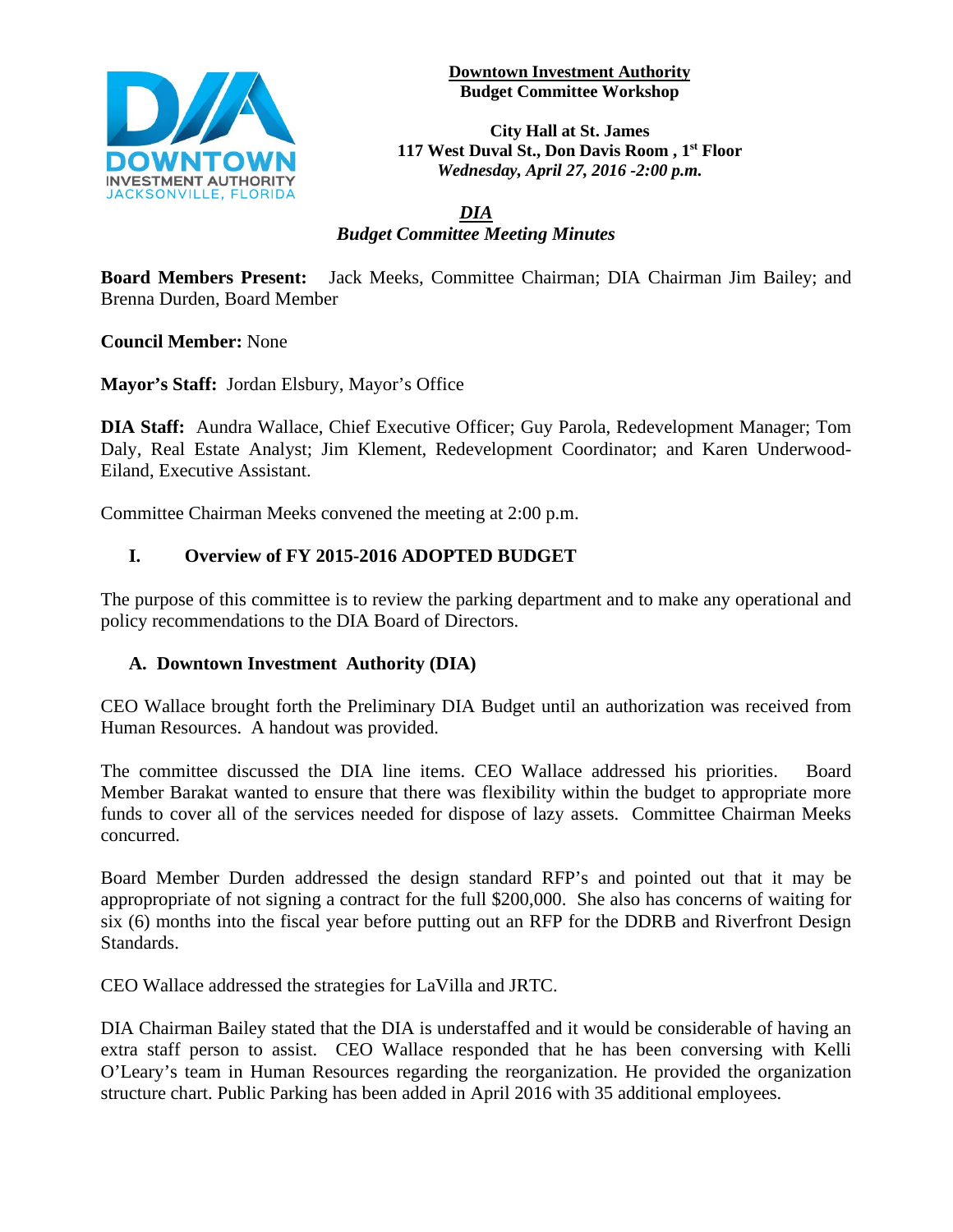Downtown Investment Authority Regular Meeting Wednesday, April 27, 2016 Page 2 of 4

An accountant and a planner would be requested to do the work forthcoming. He emphasized the importance of compliance as a key factor for any organization. He will provide another organizational chart back before the Board.

Jordan Elsbury pointed out that the next MBRC will be May 23, 2016.

Board Member Barakat commented that the budget will be approved by knowing that a sacrifice may have to made between the design standards, reducing the scope of the design standards study or delaying the sale of one of the properties in the event to determine the due-diligence cost exceed the resources. CEO Wallace responded or the Board can order him to move \$35,000 from event contribution and move it to professional services. CEO Wallace suggested moving \$25,000 from event contribution to professional services and to leave \$10,000 for another event.

### **A MOTION WAS MADE BY BOARD MEMBER BARAKAT MEEKS AND SECONDED BY BOARD MEMBER BAILEY APPROVING THE DIA FISCAL YEAR 2016/2017 BUDGET AS PRESENTED WITH ONE MODIFICATION OF MOVING \$25,000 FROM THE EVENT CONTRIBUTION LINE ITEM TO THE PROFESSIONAL SERVICES LINE ITEM. THE MOTION PASSED UNANIMOUSLY 3-0**

CEO Wallace provided the Downtown East TID (SF-181), Southside TID (SF-182) and Northside West TID (SF-183). A handout was provided. Guidance was requested for (SF-182).

Committee Chairman Meeks stated that it would be interesting to look at these numbers in more details and also to get a sense of whether or not the numbers will continue to grow.

Board Member Barakat stated that the MPS Urban Core Garage has been around for 10 years. The Board continued to review the documents.

Tom Daly clarified that there is a loan facility with the City of Jacksonville and has to be funded with cash and the cash is borrowed from the TIF to fund the rental. He responded to any questions that were asked.

Committee Chairman Meeks requested a breakdown below:

- \$2,150,000.00 (Northside West TID SF-183)
- Projections about the future as to whether or not this fold is going to continue to grow
- The MPS Garage a detail of \$2,150,000 in comparison in detail to the previous year of \$2,105,089.

CEO Wallace discussed taking \$1M and applying it towards parking improvements along the area, because some parking up under the various TIF for bridges on the Southbank where the right-ofway is owned and controlled by FDOT, but is actually being leased to JTA. JTA is subletting the space for their monthly parking individuals, companies, etc. He agreed to bring this back before the committee for options. No action was taken.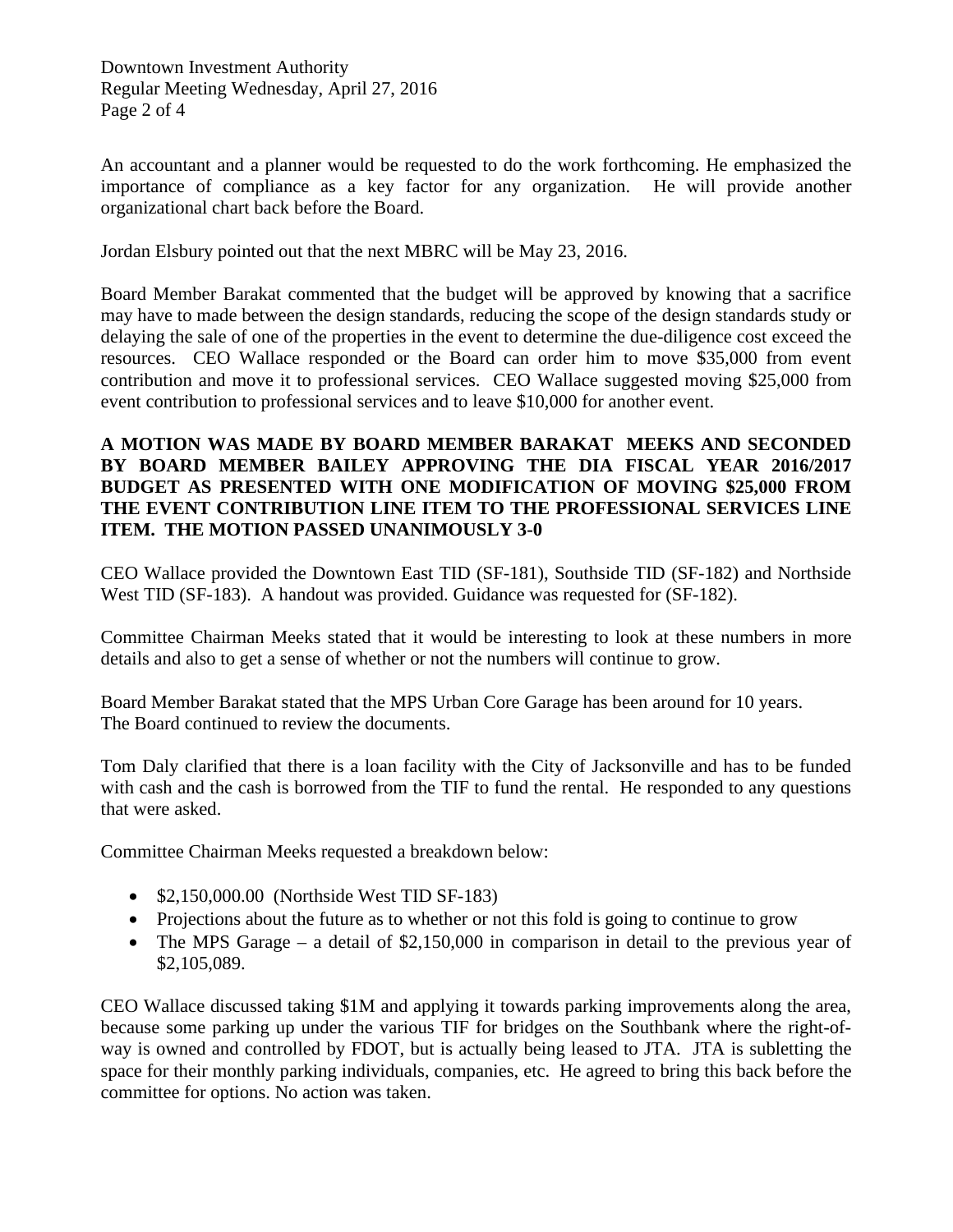Downtown Investment Authority Regular Meeting Wednesday, April 27, 2016 Page 3 of 4

The committee discussed the Southbank.

# **B. Public Parking**

Robert Carle, Office of Public Parking reported the revenue projections to the Board. A handout was submitted.

# **II. TABLE OF ORGANIZATION**

# **A. Reorganization**

CEO Wallace commented that the parking budget was rather straight-forward. He reported that there are a total of 36 employees with  $2 - 3$  vacancies. The vacancies will be addressed with the HR Department.

# **III. REVIEW AND RECOMMENDATION OF FY 2016-2017 BUDGET**

# **C. DOWNTOWN VISION INCORPORATED**

Jake Gordon presented DVI's budget to the Committee

CEO Wallace said that he participated in strategic planning to address the existing overlaps. DVI's main focus and responsibility are noted below:

- Clean and safe Downtown Ambassadors on the waterfront
- Marketing Website provides all of the downtown events

CEO Wallace reiterated that there was no overlapping. He referenced Attachment A and pointed out that the \$166,676 was an enhancement request by the City. A handout was provided.

CEO Wallace stated the BID Boundaries do not mirror the global CRA Boundaries.

Jake Gordon explained that DVI has no contract with the Friends of Hemming Park for this fiscal year.

Jennifer Hewett-Apperson was available to answer any questions.

DIA Chairman Bailey commented that DVI has been more efficient and he appreciates what Jake Gordon's organization does. He addressed concerns of not being able to increase DIA's services and salaries. A discussion of the DIA budget needed to be maintained.

DIA Chairman Bailey referenced Attachment E amount of \$733.108 and stated that they were not sure what that proposed ad valorem tax will be at this point. Jake Gordon said the \$733,108 was based on the previous year and may not change a huge amount.